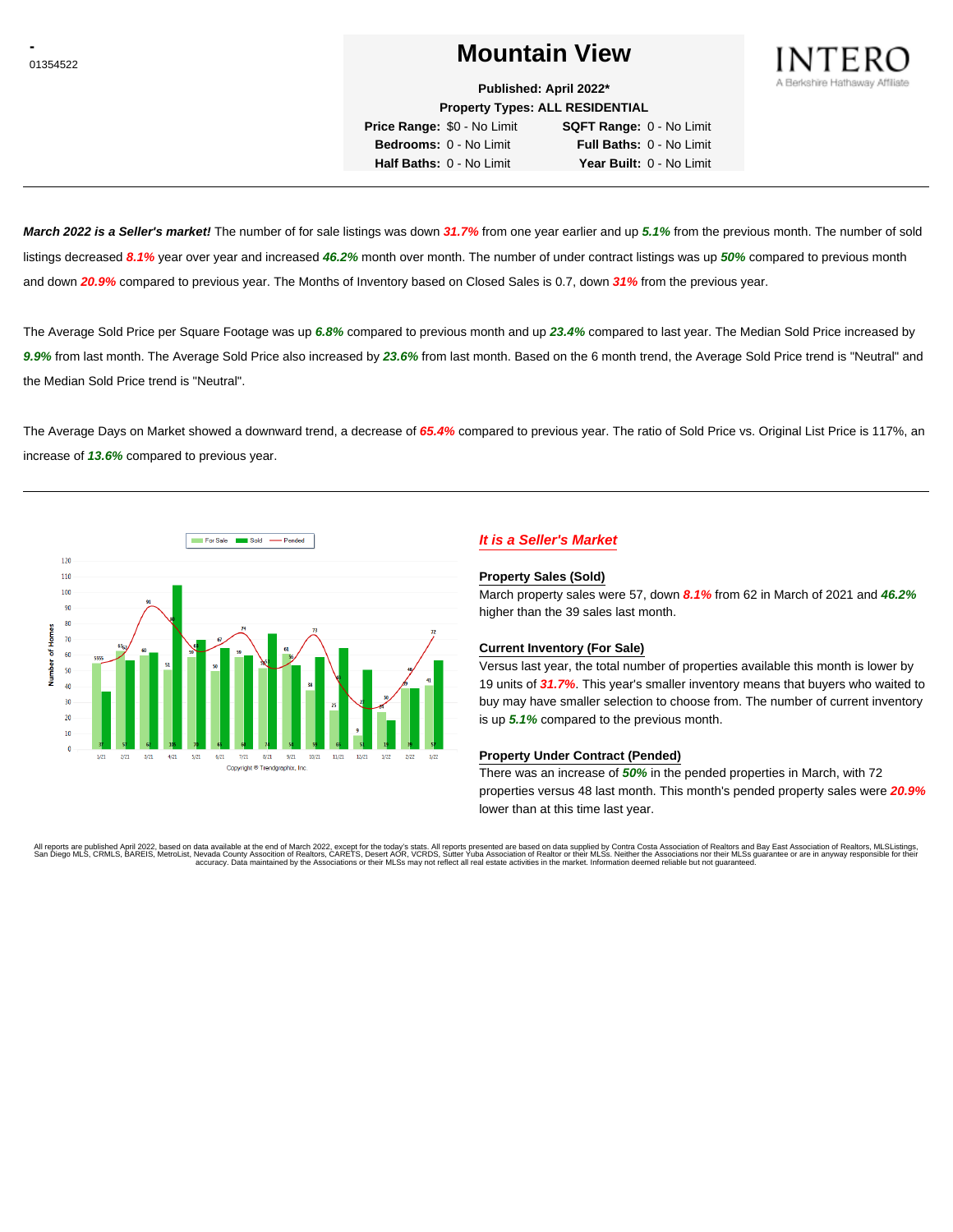# <sup>01354522</sup> **Mountain View**



**Published: April 2022\***

**Property Types: ALL RESIDENTIAL**

**Price Range:** \$0 - No Limit **SQFT Range:** 0 - No Limit

**Bedrooms:** 0 - No Limit **Full Baths:** 0 - No Limit **Half Baths:** 0 - No Limit **Year Built:** 0 - No Limit

### **The Average Sold Price per Square Footage is Appreciating\***

The Average Sold Price per Square Footage is a great indicator for the direction of property values. Since Median Sold Price and Average Sold Price can be impacted by the 'mix' of high or low end properties in the market, the Average Sold Price per Square Footage is a more normalized indicator on the direction of property values. The March 2022 Average Sold Price per Square Footage of \$1426 was up **6.8%** from \$1335 last month and up **23.4%** from \$1156 in March of last year.

\* Based on 6 month trend – Appreciating/Depreciating/Neutral





### **The Days on Market Shows Downward Trend\***

The average Days on Market (DOM) shows how many days the average property is on the market before it sells. An upward trend in DOM trends to indicate a move towards more of a Buyer's market, a downward trend indicates a move towards more of a Seller's market. The DOM for March 2022 was 9, down **30.8%** from 13 days last month and down **65.4%** from 26 days in March of last year.

### **The Sold/Original List Price Ratio is Rising\*\***

The Sold Price vs. Original List Price reveals the average amount that sellers are agreeing to come down from their original list price. The lower the ratio is below 100% the more of a Buyer's market exists, a ratio at or above 100% indicates more of a Seller's market. This month Sold Price vs. Original List Price of 117% is up **1.7%** % from last month and up from **13.6%** % in March of last year.

\* Based on 6 month trend – Upward/Downward/Neutral

\*\* Based on 6 month trend - Rising/Falling/Remains Steady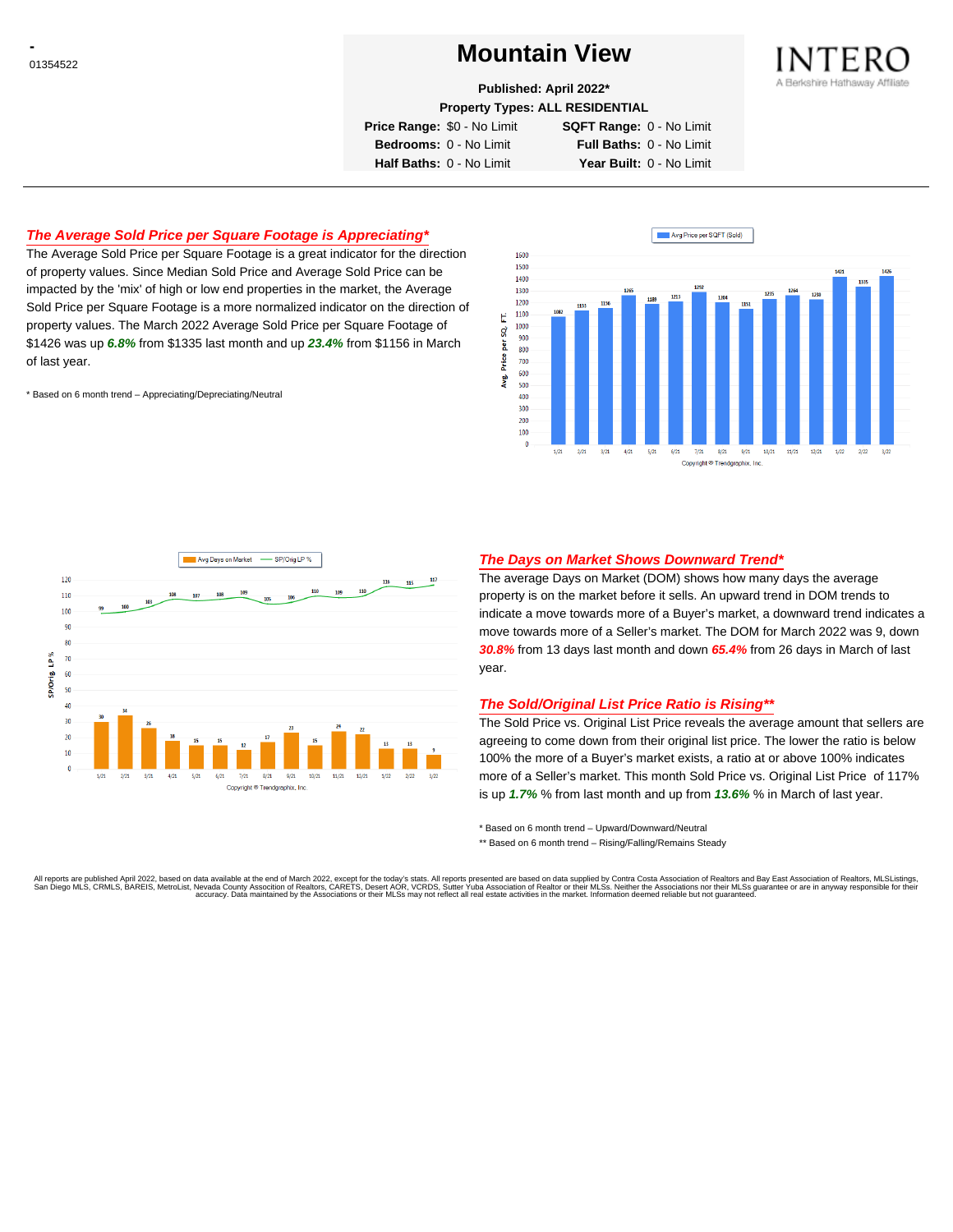# <sup>01354522</sup> **Mountain View**



#### **Published: April 2022\***

**Property Types: ALL RESIDENTIAL**

**Price Range:** \$0 - No Limit **SQFT Range:** 0 - No Limit

**Bedrooms:** 0 - No Limit **Full Baths:** 0 - No Limit

**Half Baths:** 0 - No Limit **Year Built:** 0 - No Limit

### **The Average For Sale Price is Neutral\***

The Average For Sale Price in March was \$1,841,000, up **12.3%** from \$1,640,000 in March of 2021 and down **20.6%** from \$2,319,000 last month.

### **The Average Sold Price is Neutral\***

The Average Sold Price in March was \$2,259,000, up **22.1%** from \$1,850,000 in March of 2021 and up **23.6%** from \$1,827,000 last month.

#### **The Median Sold Price is Neutral\***

The Median Sold Price in March was \$1,868,000, up **4.4%** from \$1,789,000 in March of 2021 and up **9.9%** from \$1,700,000 last month.

\* Based on 6 month trend – Appreciating/Depreciating/Neutral





## **It is a Seller's Market\***

A comparatively lower Months of Inventory is more beneficial for sellers while a higher months of inventory is better for buyers.

\*Buyer's market: more than 6 months of inventory Seller's market: less than 3 months of inventory Neutral market: 3 – 6 months of inventory

#### **Months of Inventory based on Closed Sales**

The March 2022 Months of Inventory based on Closed Sales of 0.7 was decreased by **31%** compared to last year and down **30%** compared to last month. March 2022 is Seller's market.

#### **Months of Inventory based on Pended Sales**

The March 2022 Months of Inventory based on Pended Sales of 0.6 was decreased by **15.2%** compared to last year and down **24.6%** compared to last month. March 2022 is Seller's market.